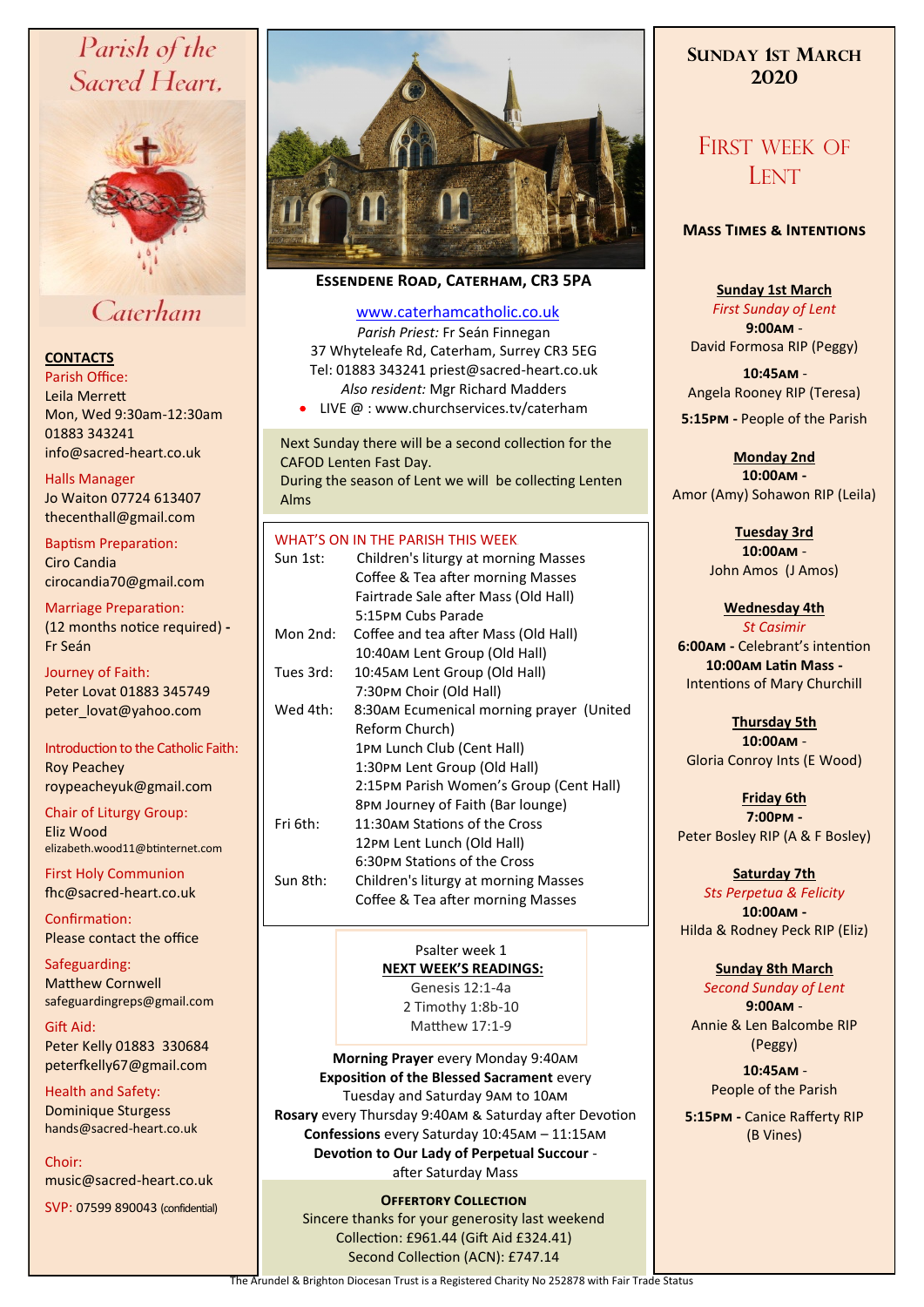

#### **L U N C H C L U B** WEDNESDAY 3rd

MARCH: 1 pm in the Centenary hall. MENU this month is: Fish cobbler, new potatoes and vegetables, with parsley sauce. Fruit crumble and custard for dessert. With tea, coffee and a raffle to follow. All for £4:50 per person.

## **V o l u n t e e r s n e e d e d**

We are looking for more volunteers to clean our beautiful Church. If you could spare an hour or two ideally on a Monday morning (though other days could work), please contact the Office. We hope that it will become a nice social time also.

## **B o o k s e t c**

There are books, a calendar and Easter Cards which will help to guide you through Lent plus for the children a lent calendar, a mobile, activity books and stories. Come into the shop and browse. Nothing scary and some to make you smile. All at low prices.



## **J o u r n e y o f F a i t h**

Journey of Faith will be at 8pm in the bar lounge. All are welcome

# **G L O B A L H E A L I N G**

Save on heating by making sue you have no drafts. Use drafter excluders and even turn down your thermostat

## **P a r i s h W o m e n ' s G r o u p**

------

There will be an A.G.M. On Wednesday 4th March in the Bar lounge at approximately 2.15 after the Parish Lunch.

## **F a i r t r a d e F o r t n i g h t 2 0 2 0**

Fairtrade goods will be on sale in The Old Hall after each Mass on TODAY Sunday 1st March.

Fairtrade Fortnight is an annual promotional campaign which happens once every year, organised and funded by the Fairtrade Foundation to increase awareness of Fairtrade

products. This year Fairtrade Fortnight takes place between the 24th February to the 8th March 2020. Fairtrade is an alternative approach to conventional trade and is based on a partnership between some of the most disadvantaged farmers and workers in developing countries and the people

who buy their products. When farmers and workers can sell on Fairtrade terms, it provides them with a better deal: an opportunity to improve their lives and plan for their future. Fairtrade offers consumers a powerful way to reduce poverty through everyday shopping.

## **P e a c e R o s a r y**

Our **Peace Rosary for March** reflects on the peace mysteries with special prayers **for Christians facing injustice or persecution for their faith**. During Lent a Peace Rosary handout will be available after 7pm Mass on Friday 6th March and 3rd April for you to take home or pray together.



#### **S V P**

## **N a t i o n a l R a f f l e – T u r n i n g C o n c e r n i n t o A c t i o n**

Raffle tickets will be on sale after all Masses TODAY Sunday 1st March, £1 each or £5 for a book of five tickets. This is an opportunity to support the work of the SVP, both nationally and locally. 20% of the proceeds are retained by our Conference to support our work here in the Parish.

1st Prize: £3000 2nd Prize: £2000 3rd Prize: £1000 (additional prizes: 10x£100, 10x£50) Please support us in offering help to the people who need it most.

## **K n i t t i n g C l u b**

This month's session will take place on **Monday 9th March**. Knitters of all levels are welcome. Come along and share your skills knitting for a good cause, as well as enjoying a sociable afternoon with a cup of tea / coffee and some homemade cake.

## **F i l m C l u b -**

## **A s p e c i a l f i l m f o r L e n t !**

'Mother Teresa of Calcutta' will be shown in two parts, on Monday 23rd and 30th March, at 2.00pm in the Old Hall. This beautiful and inspiring film about a life devoted to the poor, the sick and the forgotten is not one to miss. All are welcome.

Please pray for the soul of Margaret Monen RIP who passed away recently. May her soul rest in peace.

#### **BARN DANCE IN AID OF COAT ( C a t e r h a m O v e r s e a s A i d T r u s t )**



ſ,

T

The Barn Dance in aid of COAT is here again! Come and enjoy an evening in the Centenary Hall. 7:15pm for 7:30pm on **Saturday 14th March.**  Ploughman's supper and delicious homemade desserts. Tickets: £12.50 concessions for families. For tickets: Ann 01883 624773 or Margaret 01883 380104





**Your Prayers are requested for the following people who are ill or housebound**: Jane Hill; Jimmy Mullen; Eileen, Mel & Rose Lattimore; Bryan Smith; John Gilford; Tabitha Harrison; Joe Kelly; Charmaine Wise; Breda Sharpe; Richard Sowa; Val Williams; Emma Newton; Charley Lunn; Ursula Koh; Riche Ahearne; Enny Martin; Tony McCoy; Fr John Hartley; Yvonne Perera; Maribel Chambers, Patricia Howlett, Sue Myers, Gloria Conroy, Reef Albert, Liz Leake & Peggy Wheeldon.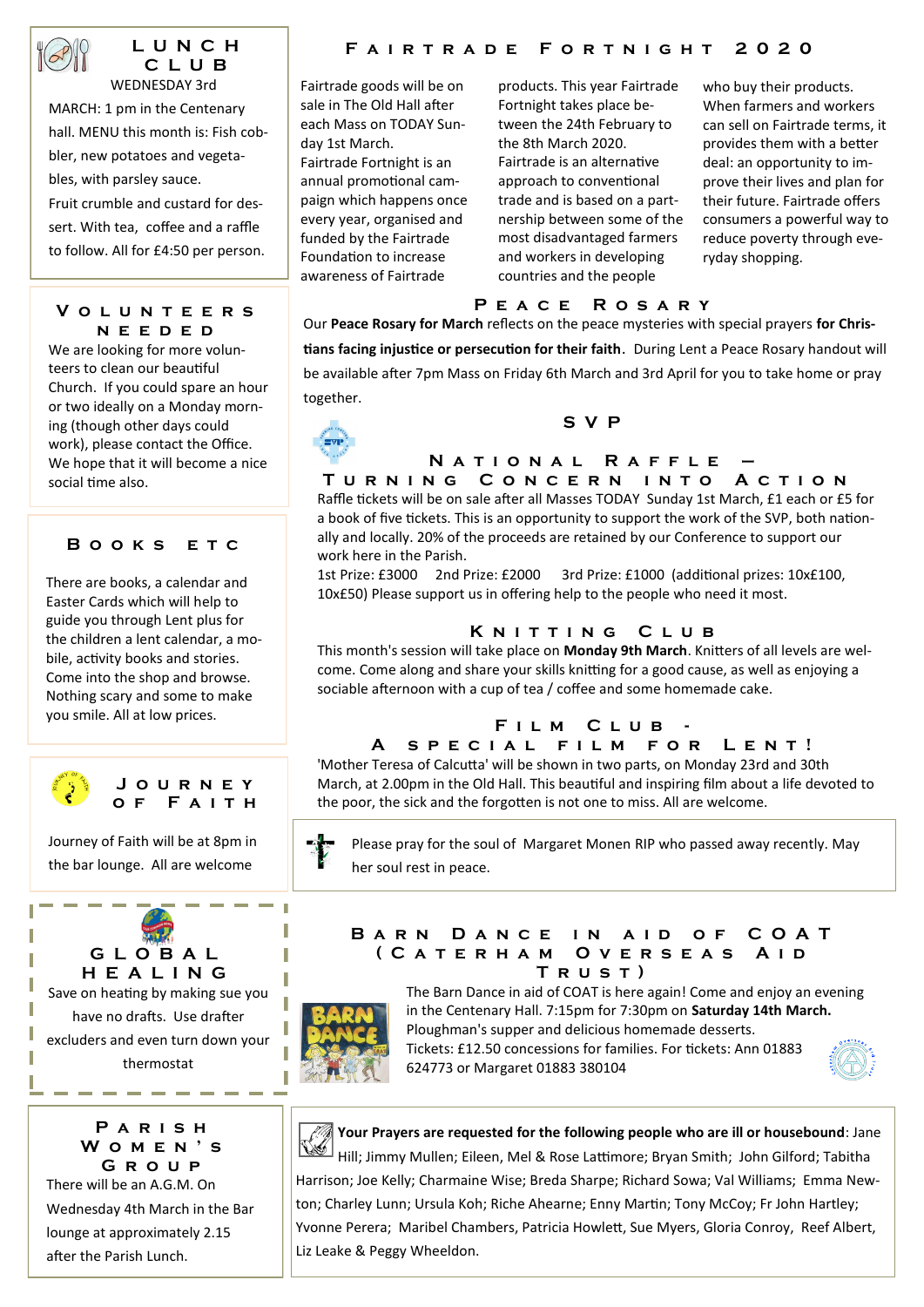## **L e n t G r o u p s 2 0 2 0**

*M a k e a n e ff o r t t h i s L e n t !*

Come together to think and pray. Group meetings in Lent:

Monday 10.40am, Old Hall

Tuesday: 10.45am, Old Hall

Wednesday 1.30pm, Old Hall

Wednesday 8pm, Bar Lounge

Thursday 11.00am URC Church, Caterham Valley

Friday: Stations of the Cross at 11:30am followed by 12pm Lent Lunch, Old Hall & Stations of the Cross at 6:30pm

Sunday 7.30pm, Godstone

There are sign-up sheets in the church porch – (so the leader knows how many books they need)

If you are unable to commit to one, because of shift work, come to whichever you can. (There is a list of contact numbers on the notice board in the porch). Alternatively, there are a selection of books available in the shop or get together with friends and/or family for your own group, (or maybe just come to the weekly stations of the cross.)

## **L e n t D e v o t i o n s**

During Lent the Stations of the Cross will take place on Fridays at 6.30 pm led by Fr Seán and also at 11.30 am followed by a lent lunch in the Old Hall.

At 11.30 am each week the Stations will be led by a different Parish Group: 28th Feb the CAFOD Group 6th March Madaba group 13th March the Justice & Peace Group 20th March SVP 27th March The Catenians 3rd March The Women's Group If you would like to help or contribute to the lent lunches please contact the office.

## **W O R L D D A Y O F P R A Y E R**

The World Day of Prayer hosted by Caterham and District Churches Together takes place on Friday 6th March at the Caterham United Reformed Church. This is a Global ecumenical movement celebrating the host country of Zimbabwe in 2020. There will be a Soup Lunch from 12.30-14.00 followed by a talk about Zimbabwe by Rev. Len Abrams. An Ecumenical Church Evening Service will be held at 7.30pm. You are welcome to attend all or any of the events.

## **WEEK OF GUIDED PRAYER EPSOM & REDHILL D e a n e r y**

#### Sunday 15th - Friday 20th March 2020

This event is a valuable opportunity to explore different ways of praying in the midst of your daily life. A trained Prayer Guide will accompany you, listen, encourage and help you to explore ways to deepen your relationship with God through prayer. You can meet your Prayer Guide at St Michael's, Ashtead, or St Joseph's, Redhill, at a time of day that suits you or in your home if you are housebound. The Week begins with an Opening Service on Sunday 15th March and will conclude with a Closing Service on Friday 20th March. The closing date for bookings is Monday 24th February but no one will be turned away.

Booking forms are available at the back of the Church or you can email John Roberts, one of the co-ordinators, johnandmau@yahoo.co.uk, for more information or visit www.jesuit.org.uk/tags/week-guided-prayer.

#### Envelope Collection – advance notice

To all Gift Aid donors (both weekly envelopes and standing order). Your new envelopes for the next tax year will be available for collection at all Masses on Sunday March 8th. Please pick them up from the table in the porch.

**GIFT AID** 

#### New Gift Aid members

If you pay income tax and are not signed up to our Gift Aid scheme, please consider joining. It means that we can claim back an extra 25p from HMRC for every £1 you give – a big boost for the Parish finances. Forms are available in the little Gift Aid box on the table by the Newsletters in the porch. Peter Kelly, our Gift Aid Organiser, will also have the forms with him at all Masses on Sunday March 8th if you have any questions.

#### Standing Order donors

If you give by standing order, as part of your spring-clean of your finances, you may want to review your standing order to the Parish. Some have not changed since 2000 or before. If you use Internet banking then changing your standing order is easy via that route. Or Standing Order Mandate forms are available in the little Gift Aid box in the porch.

#### Weekly donors

If you're finding that rootling round for your Gift Aid envelope and cash each week is a bind, you may want to change to giving by standing order. Setting one up is easy, either through Internet banking (the Parish bank account details are available from the Gift Aid Organiser at peterfkelly67@gmail.com ) or by completing a Standing Order Mandate form – available in the little Gift Aid box in the porch.